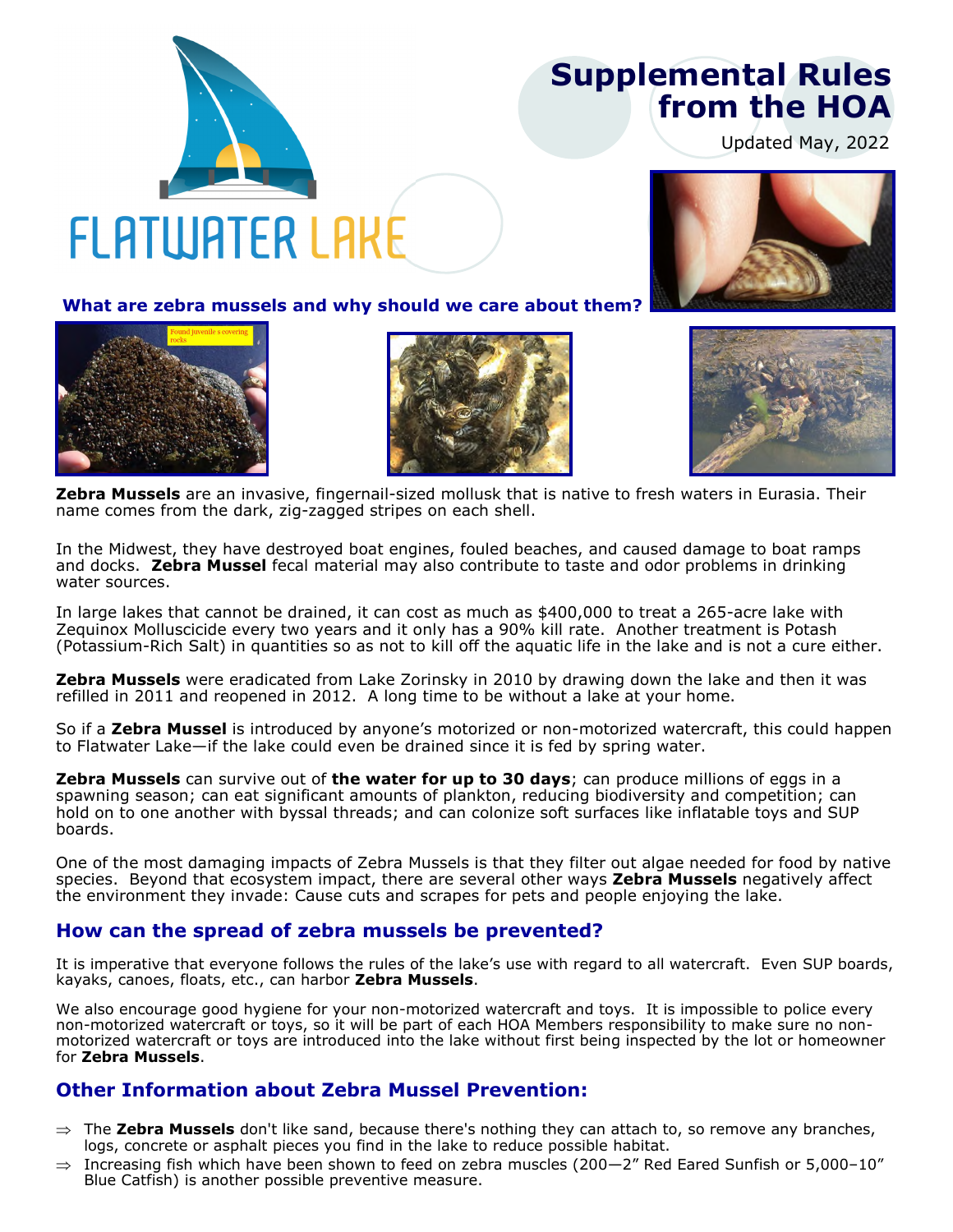

## **Supplemental Rules From the HOA-Continued...**

Updated May, 2022

# **FLATWATER LAKE**

#### **GATE KEEPERS AND LAUNCHING MOTORIZED WATERCRAFT**

Before boats are launched in the lake, a Gate Keeper will verify that your motorized watercraft has not been in another body of water as well as verifying the motorized watercraft is registered with the State and has a Flatwater Lake Sticker and your Lot Number. If the motorized watercraft has been in another body of water or if there is any doubt, the Gate Keeper will require the motorized watercraft be dry docked for 14 days with a locked tether or steam cleaned for a fee by Hernan before the watercraft will be allowed in the lake.

The gate will be kept locked at all times. If you need to launch your motorized watercraft, please go down the following list and call one of the following five Gate Keepers for an appointment to open the gate.

Dustin Lower: 402/672-6224 402/699-3835<br>402/677-3814 Chris Chaloupka:<br>Dave Conner: Dave Conner: 402/215-6692

Mike Pettit: 402/212-9869 **Steam Clean—\$200:** Hernan Vera—531/220-2830

When motorized watercraft are taken out of the lake for fuel, cleaning, repairs, storage, or any reason besides going to another body of water, a tether lock will be attached to the motorized watercraft and trailer preventing the motorized watercraft from being launched in another body of water. The motorized watercraft will also be tagged with the time/date and reason it is being removed. Those motorized watercraft will be allowed back in the lake without dry dock or steam clean since they could not have been launched in another body of water.

For motorized watercraft that are removed to be taken to other bodies of water, it will be tagged and before the motorized watercraft may be put back into the lake, it must be dry docked for 14 days with a locked tether or steam cleaned by Hernan. If it is determined a homeowner or lot owner violated the Zebra Mussel/Boat Ramp Rules, they will be **fined \$5,000** and lose lake privileges for 12 months which starts when they pay their fine.

### **NO Guest Motorized Watercraft:**

**Guest boats or other watercraft are NOT ALLOWED on the Flatwater Lake**. There are no exceptions to this rule. Only motorized watercraft owned, stickered, and under the control of owners will be allowed in the Lake.

#### **General Lake Rules:**

- $\Rightarrow$  Maximum speed is 40 MPH.
- $\Rightarrow$  Access to the boat ramp must be scheduled in advance (24-hour notice) with one of the Gate Keepers.
- $\Rightarrow$  All boats, watercraft, docks, lifts, and dock or lift parts must not have been in any other lakes within the previous 6 months. If these items have been in any other body of water within the above time frame, they must be certified "clean". Failure to abide by this rule may subject you to a \$5,000 fine and the loss of lake privileges for 12 months from the time the fine is paid.
- $\Rightarrow$  All boating or watercraft operation will be in a counterclockwise direction as outlined on Exhibit "B" Boat Traffic Pattern Map attached hereto. Only with extreme caution and yielding the right of way to all skiers and other watercraft shall a boat operator cut across the lake. All hot dogging, abrupt turns, spins, jumping, etc., shall not be allowed. This rule applies to jet skis as well as boats pulling tubers. Double-ups (making a sharp turn and recrossing one's wake to create a bigger wake) are not allowed in the skiing and wakeboarding channels.
- $\Rightarrow$  In narrow areas of the lake, slow down and make sure your skier, towable, or wakeboarders stay directly behind the boat.
- $\Rightarrow$  Wakesurfing is currently **NOT** allowed to help protect the shoreline and dock facilities.
- $\Rightarrow$  **NO** parasailing or kite surfing is permitted.
- Watercraft must not follow a person being towed at a distance closer than 300 feet. Motorized watercraft traveling faster than No Wake (5 MPH) shall not travel within one hundred feet of another watercraft.
- All watercraft and persons pulled by boats must remain a minimum of 25 feet from the shoreline, boatlifts, and docks except when the watercraft is leaving or returning to shore. It is assumed good judgment will be used in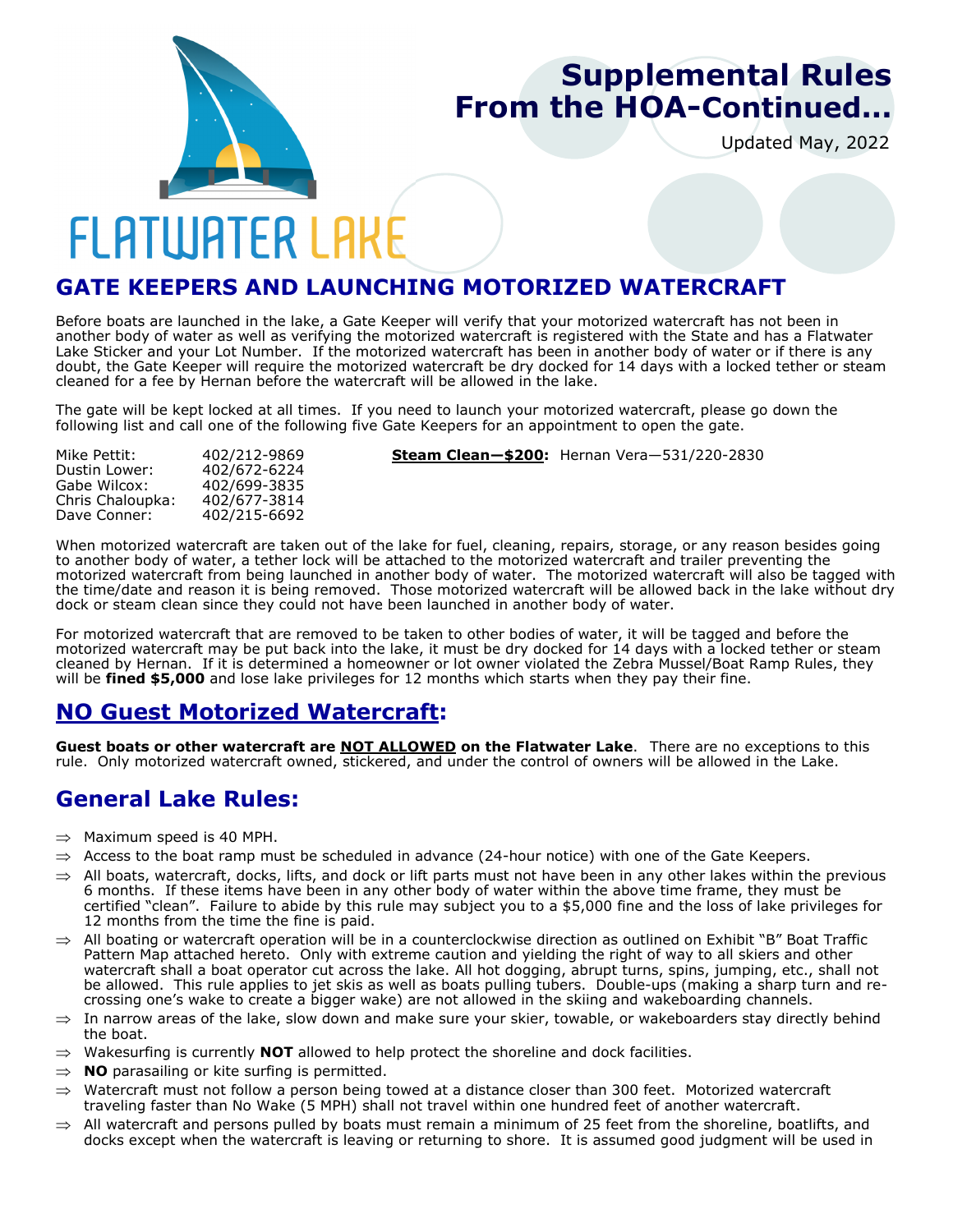

## **Supplemental Rules From the HOA-Continued...**

Updated May, 2022

# FI ATIUATER I AK

these situations and that all Nebraska boating rules, regulations and statutes will be fully complied with by all residents and operators.

- $\Rightarrow$  Towlines may not exceed 75 feet in length. No horseplay or wild rides are allowed.
- Downed skiers/riders/tubers have the right-of-way **at all times**.
- $\Rightarrow$  If on the lake at night, all watercraft must use appropriate lights.
- $\Rightarrow$  If you have a downed skier or tuber, please put up an Orange Flag to notify other boaters.
- $\Rightarrow$  Sailboats, canoes, rowboats, paddleboats, kayaks, any vessel not operating under mechanical power, any anchored vessel, and swimmers **always** have right of way over any vessel operating under mechanical power.
- $\Rightarrow$  Buoys, platforms, diving floats, trampolines, etc., shall not be placed in the lake without prior written approval from the Design Review Board. Any said items placed without approval will be removed. No watercraft, skier or wakeboarder should ever go inside a buoy. Fines will be assessed if this activity is observed. Small "lily pads, "Maui mats," or other temporary floating devices near the shoreline are acceptable provided they do not interfere with traffic flow on the lake.
- $\Rightarrow$  Use extreme caution when the lake is icy.
- $\Rightarrow$  The boat ramp gate will remain locked at all times by the Gate Keepers.
- Each lot owner is allowed the following watercraft / recreational vehicles at Flatwater Lake:
	- a.  $2 -$  Boats
	- b.  $2 -$  Jet Skies
	- c. 2 UTV/ATVs
- $\Rightarrow$  During peak usage times and dates, the HOA may limit owners to only one motorized watercraft on the water at the designated time.

### **Installing Docks:**

- $\Rightarrow$  Anyone intending to install a boat dock or lift must submit a plan to the Design Review Board (DRB) as early as possible. The risk of Zebra Mussel infestation is significantly associated with dealer boats and trailers that travel from water to water. Therefore, in an effort to protect our most valuable asset, no dealer boats or trailers will be allowed at Flatwater Lake.
- $\Rightarrow$  Preferred vendors for docks and boat lifts are On the Water and Zach's Boat Lift and Dock Service.
- $\Rightarrow$  Dock must be new or will need to be inspected and certified as "clean" before installing it.

### **Motorized Watercraft:**

- All watercrafts must have a US Coast Guard approved life saving device (Type I, II, or III) for each person on board and at least one throwable flotation device (Type IV).
- **Apply antifouling paints to the hull and the engine's cooling system**. In-line strainers can also be installed in the engines cooling system. Anti-fouling paints are routinely applied to watercraft hulls to prevent **Zebra Mussel** attachment, algae growth, and other marine organisms from attaching to the hulls of watercraft.
- **A 2% chlorine bleach solution** is effective at killing **Zebra Mussels** when cleaning watercraft equipment or other gear away from the lake.
- Boats should be cleaned with high-temperature (104°F), high-pressure washers if you suspect you had a **Zebra Mussel** on the boat hull, motor, or in the live well.
- $\Rightarrow$  Do not transport water from live wells and bait buckets from one water body to another; empty them onto land when possible and dispose of leftover bait in the trash. Most often the bait fish are not native to that water, just like the **Zebra Mussels**.
- $\Rightarrow$  No watercraft shall be equipped with sanitary facilities of any kind that is capable of directly discharging into the lake.
- $\Rightarrow$  Jet Skis must be 2010 or newer unless approved by the FWL HOA.
- $\Rightarrow$  Jet Skis and Boats with Inboard, Inboard-Outboard, and Outboard motors are allowed, subject to limitations as set forth in this Supplemental Rules document.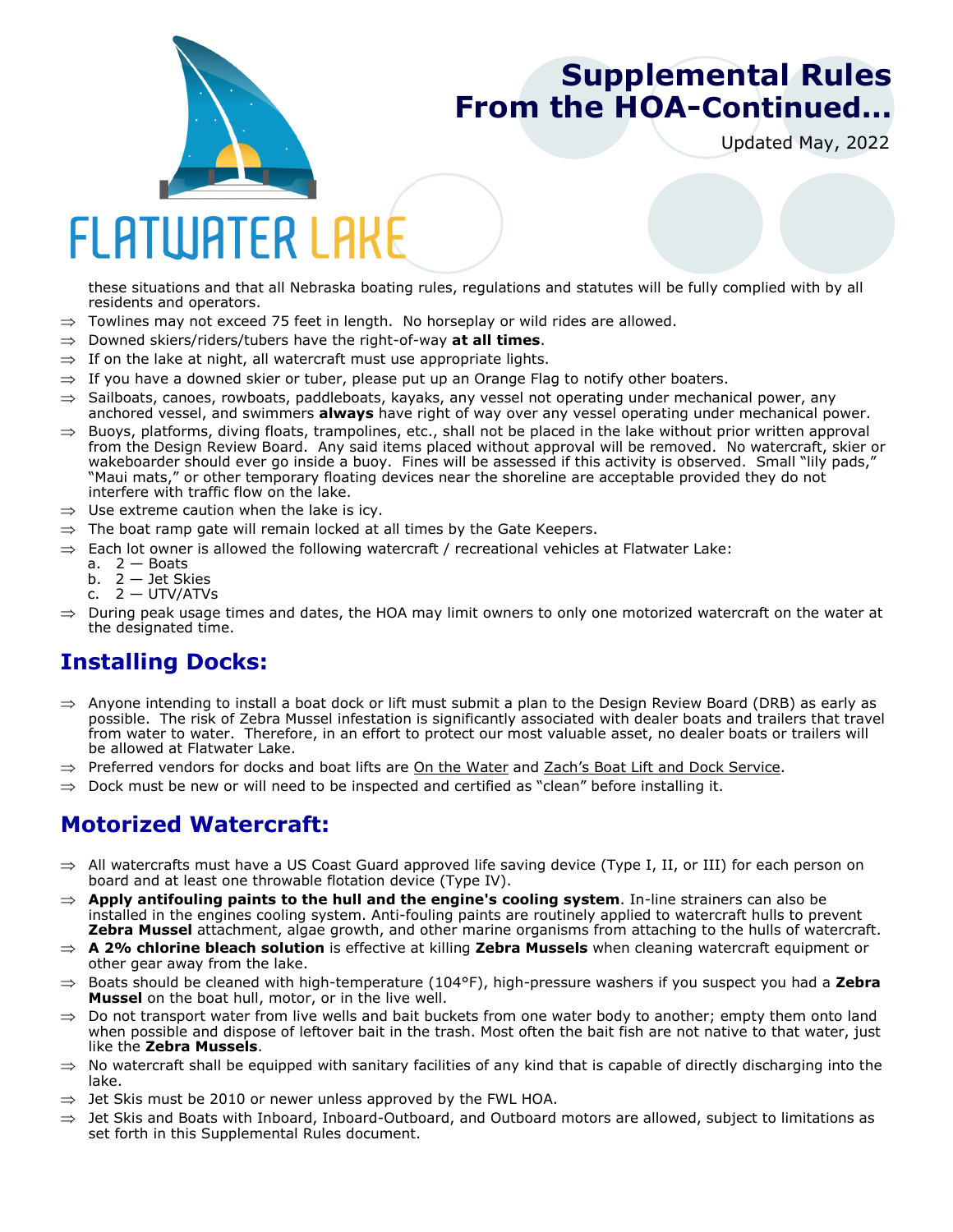

## **Supplemental Rules From the HOA-Continued...**

Updated May, 2022

# **FLATWATER LAK**

#### **Motorized Watercraft—Continued...**

- $\Rightarrow$  Maximum boat length is 24 feet and shall be no taller than 12 feet above the waterline.
- $\Rightarrow$  Pontoon boats are limited to 24 feet in length.
- $\Rightarrow$  Airboats or jet boats are prohibited.
- $\Rightarrow$  It is required that engines on boats and jet skis be four-stroke models. Stand-up jet skis are the exception to this rule.
- $\Rightarrow$  No boat motors may be altered or modified from their original factory production standards to increase their performance or horsepower. Watercraft using Captain's Call or other non-muffled exhaust is not permitted.
- Speed in the launching, shore, bay and dock areas is always No Wake (5 MPH). Speed on the lake between onehalf (½) hour after sunrise and sunset is No Wake (5 MPH).

#### **Non-Motorized Watercraft:**

- Wash your non-motorized watercraft and toys off with warm, soapy water and inspect items before introducing them into the lake.
- $\Rightarrow$  Be especially vigilante with your guests water toys and non-motorized watercraft.

### **Motorized Watercraft Licensing and Stickers:**

Please use the attached form to send the FWL HOA your contact/mailing information and return it with your watercraft (Boats/Jet Skis) and UTV/ATV information along with your watercraft sticker fee(s) to the FWL HOA for processing.

Please mail with your form, your proof of all watercraft and UTV/ATV insurance as well as your one million dollar (\$1,000,000) Umbrella Liability insurance listing Flatwater Lake Homeowners Association, Inc. (and their officers and directors) and Hampton Development Services, Inc. (and their officers and directors) as additional insured on your policy in order to use the lake to cpserros@comcast.net. Once the development is turned over to the residents, Hampton Development Services will no longer need to be listed as additional insured.

- **All Motorized Watercraft must purchase an FWL sticker for \$50 per watercraft and stick it either on the starboard or port side of their watercraft along with their Lot Number - 3" tall.**
- $\Rightarrow$  Proof of all required watercraft and UTV/ATV insurance and umbrella liability insurance will be **required prior to obtaining the Flatwater Lake sticker.** You must submit your Umbrella Liability insurance certificate in the amount of one million dollars (\$1,000,000). Paragraph 27 of the Covenants also states, "Each Lot Owner is required to carry an umbrella liability policy, as outlined in the Association's Rules and Regulations, naming Flatwater Lake Homeowners Association, Inc.; the Declarant, Hampton Development Services, Inc.; and their respective officers and directors as additional insureds."
- **Jet skis are discouraged during Holiday weekends or other periods of high lake traffic. Homeowners will be expected to use a commonsense approach to this restriction.**
- $\Rightarrow$  You must have your Nebraska DMV Boat License ID on your watercraft per Nebraska boating regulations. Visit the Nebraska Boating Regulation website: https://outdoornebraska.gov/boatingregulations/ and become familiar with all boating regulations.

### **Punitive System for Violations of Lake Rules:**

**1st Offense:** Warning **2nd Offense:** \$100 Fine **3rd Offense in one season:** Suspension of Watercraft Privileges for the rest of the season. Reinstatement by written application made to the Board.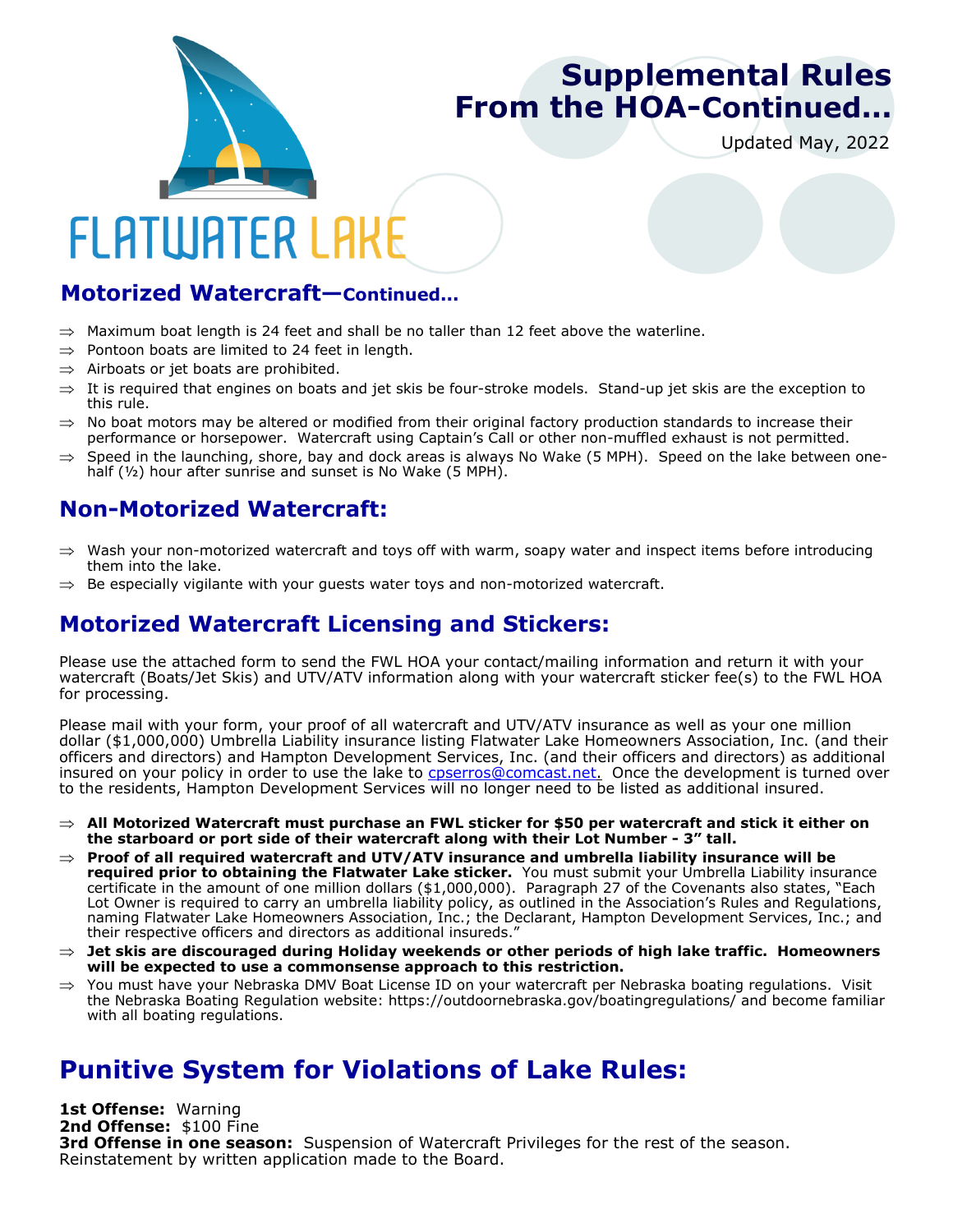# Exhibit B - Flatwater Lake Boat Direction Map